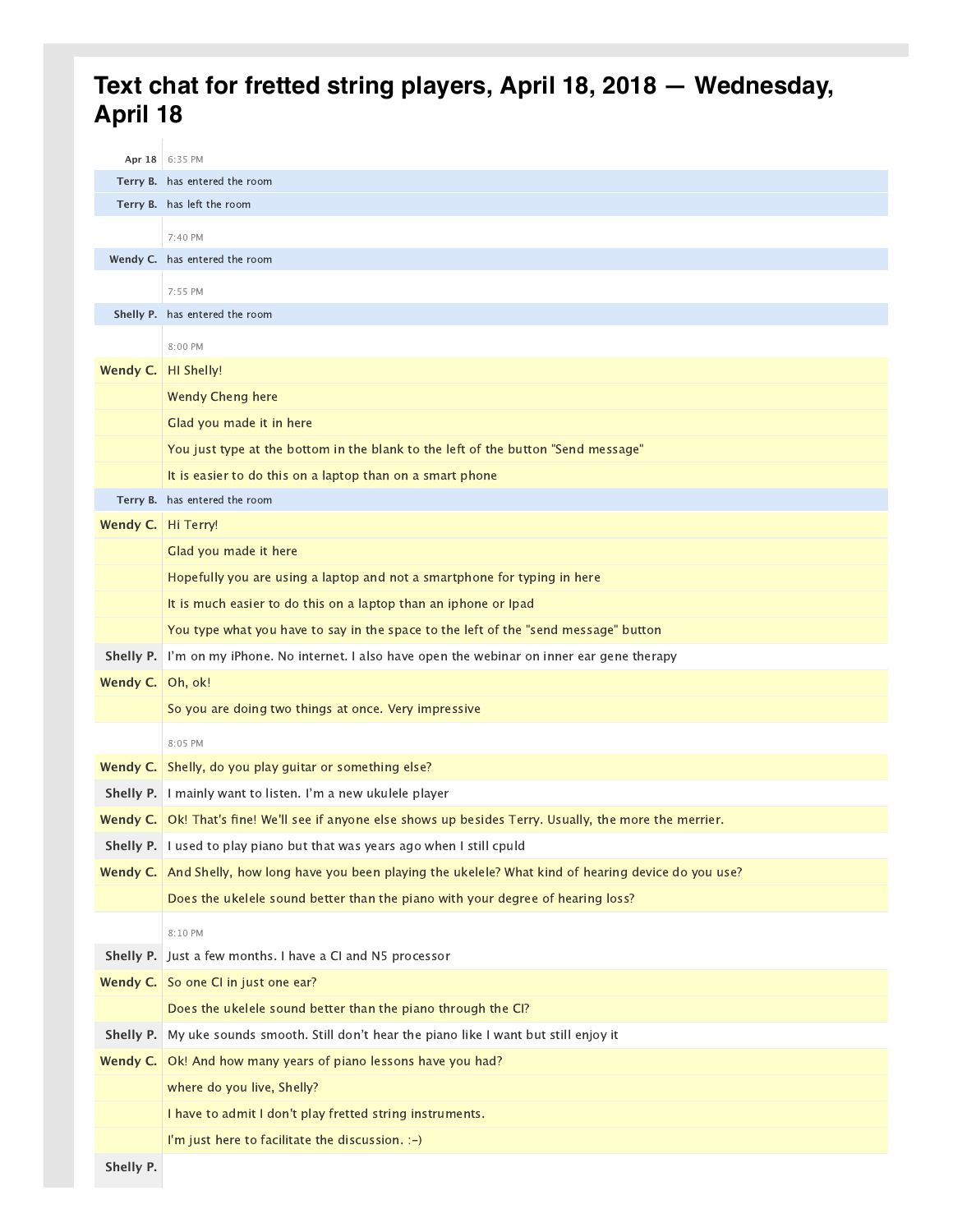|                    | This was more as a child and teen I started playing at 5 and stopped when I had a car wreck at 15 that damaged my<br>right hand. I can still play the uke butvhave to improvise       |
|--------------------|---------------------------------------------------------------------------------------------------------------------------------------------------------------------------------------|
|                    | 8:15 PM                                                                                                                                                                               |
| Shelly P.          | I'm in a deep hole in South Georgia. Very isolated                                                                                                                                    |
| Wendy C.           | Wow. So do you strum using your right hand?                                                                                                                                           |
| Shelly P. Yes      |                                                                                                                                                                                       |
| Wendy C.           | Not sure what the "official" temrinology is.                                                                                                                                          |
|                    | How do you improvise on the uke?                                                                                                                                                      |
| Shelly P.          | I wear a glove to strum instead of a pic                                                                                                                                              |
| Wendy C.           | Interesing! Ok, so please enlighten me. Most guitarist use a pick to strum but you prefer a glove?                                                                                    |
|                    | What kind of glove?                                                                                                                                                                   |
| Shelly P.          | When I get my music playing friends together I can beat bongos. Played xylophone in the band in high school                                                                           |
| Terry B.           | Cable not working, had to connect via hot spot - hope it works                                                                                                                        |
| Wendy C.           | Hi Terry! Thank you - yes, I can see you typing now                                                                                                                                   |
|                    | great!                                                                                                                                                                                |
|                    | Terry, I know you are from Port St. Lucie. How far is that from Jacksonville?                                                                                                         |
| Shelly P.          | I just wear a soft cotton glove to protect my fingers                                                                                                                                 |
|                    | Terry B. About 4 to 5 hours south of jax                                                                                                                                              |
| Shelly P. Hi terry |                                                                                                                                                                                       |
|                    | Terry B. Hi Shelly                                                                                                                                                                    |
| Wendy C.           | but because you are using gloves, you can't easily hold a pick. Got it!                                                                                                               |
|                    | 8:20 PM                                                                                                                                                                               |
| Wendy C.           | Terry, do you have any challenges when you play guitar?                                                                                                                               |
|                    | Terry B. yes, mostly hearing if it's noisy                                                                                                                                            |
| Wendy C.           | I mean "hearing-related" challenges                                                                                                                                                   |
| Shelly P.          | Right. I'll never play professionally                                                                                                                                                 |
|                    | <b>Wendy C.</b> do you play with other people, Terry?                                                                                                                                 |
|                    | I can see how that can affect hearing                                                                                                                                                 |
| Terry B.           | yes, at times, think I'm playing one note when it's really another - only momentarily and sometimes difficulty in hearing<br>all notes distinct when playing chords but not too often |
| Wendy C.           | Right. I sometime think if I ever take up guitar, I'll need to figure out a way to hear the guitar via assistive listening<br>devices                                                 |
|                    | I think the timbre of the guitar or uke by themselves is that they are not particularly loud                                                                                          |
| Terry B.           | Sometimes - mostly up to a year or so again as I'm concentrating on songwriting and don't have time to play in a band<br>although I wouldn't mind a duo                               |
| Wendy C.           | anytime I hear a lute/guitar on the radio, I can't make out the notes being played because it is so soft                                                                              |
| Terry B.           | Pick up a guitar Wendy and give it a try if you have a music store nearby or a friend who plays can sit with you, If not for<br>the guitar, don't know what I'd be doing              |
| Shelly P.          | I was surprised when I started the uke, how easy I was able to recognize notes and chords by ear. My pre-music<br>knowlege kicked in                                                  |
|                    | Terry B. I need to pick up a uke and even teach my one granddaughter who is nine now                                                                                                  |
| Wendy C.           | Most of my musical training are on melodic instruments that do not require understanding chords. I think guitar is<br>different                                                       |
|                    | 8:25 PM                                                                                                                                                                               |
| Wendy C.           | Yes Terry, you should pick up an uke, and play music with your granddaughter! :-)                                                                                                     |
|                    | Guitar requires understanding chords, I think                                                                                                                                         |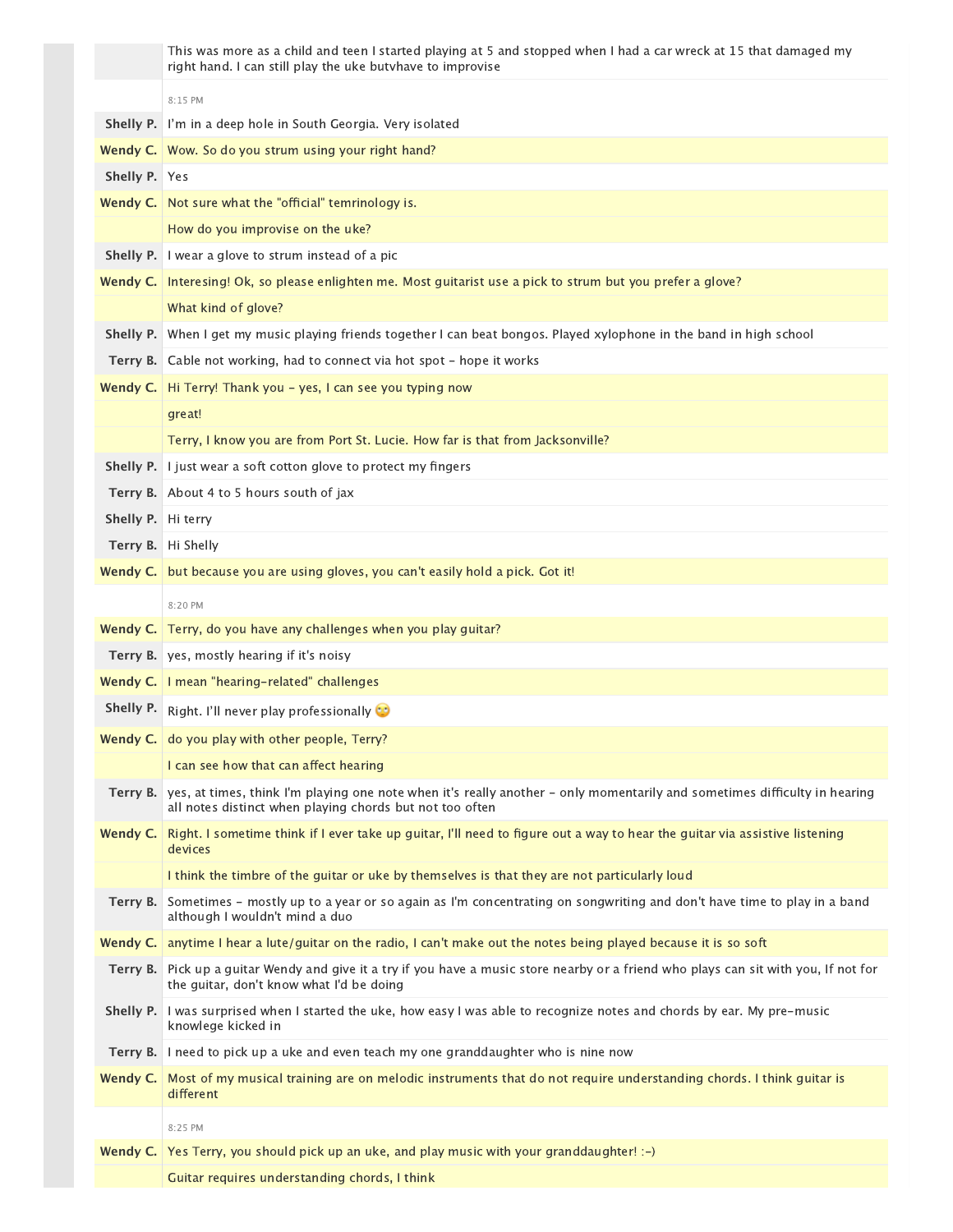|           | Terry B.   Yes, chords are the mainstay of quitar, however, you can play lots of single note melodies                                                                                                                                                                                                   |
|-----------|---------------------------------------------------------------------------------------------------------------------------------------------------------------------------------------------------------------------------------------------------------------------------------------------------------|
|           | <b>Wendy C.</b> Shelly, I'm impressed that you can recognize notes by ear with a CI.                                                                                                                                                                                                                    |
| Shelly P. | I feel like a kid when playing mine I wanted to start with a 4 string to learn                                                                                                                                                                                                                          |
| Terry B.  | Basic chords are pretty easy for guitar - I'd have to learn uke chords or tune it like a guitar - I have messed with banjo<br>$too - so cool$                                                                                                                                                           |
| Wendy C.  | that doesn't always happen for CI users                                                                                                                                                                                                                                                                 |
| Terry B.  | I think uke's have made a big comeback in recent times - I will get one in the near future                                                                                                                                                                                                              |
| Wendy C.  | I actually think the easiest fretted instrument for me to learn will be a mandolin                                                                                                                                                                                                                      |
| Shelly P. | On my last CI evaluation, I scored 96% on speech discrimination with background noise. I've had my CI 14 years                                                                                                                                                                                          |
| Wendy C.  | Mostly because the mandolin have the same 4 strings as the violin                                                                                                                                                                                                                                       |
|           | I'll experiment with that if I have funds and see what happens. $:-)$                                                                                                                                                                                                                                   |
| Shelly P. | I love the banjo                                                                                                                                                                                                                                                                                        |
| Terry B.  | I love mandolin - only played around on one long ago a friend had - one of my relatives in Italy played mandolin<br>according to my mom                                                                                                                                                                 |
|           | We have an acoustic duo in the area male and female - they are awesome - by the name of Hair Peace - maybe one word<br>- and he plays mandolin during their sets on some songs and she plays acoustic guitar and the harp - just beautiful<br>together.                                                 |
| Wendy C.  | I remember someone telling me that once you know how to play the violin, learning the mandolin will be fairly easy                                                                                                                                                                                      |
|           | 8:30 PM                                                                                                                                                                                                                                                                                                 |
| Wendy C.  | How cute! Hair Peace?                                                                                                                                                                                                                                                                                   |
| Shelly P. | I love the mandolin too I dated someone for while that played banjo and mandolin and he he great in then                                                                                                                                                                                                |
| Terry B.  | I don't know Wendy - seems they are quite different - I have a student cheapo violin I should take out and see what I can<br>do                                                                                                                                                                         |
| Wendy C.  | I heard that the mandolin uses the same four strings at the violin, but it is softer in timbre than the violin                                                                                                                                                                                          |
| Terry B.  | I hear ya Shelly not on the dating ha ha but I pretty much love all stringed instruments                                                                                                                                                                                                                |
|           |                                                                                                                                                                                                                                                                                                         |
| Shelly P. | I'd love to learn the violin.                                                                                                                                                                                                                                                                           |
| Terry B.  | Do you have a guitar center or other large music store in your area Wendy? They ususally have at least one mandolin<br>along with ukes and some have quiet rooms where you can go sit by yourself                                                                                                       |
|           | <b>Shelly P.</b> A lot of classical When I played piano I played alp                                                                                                                                                                                                                                    |
|           | I also use my base amplifier that plugs into my ukulele. Hear it as loud as I want and that helps                                                                                                                                                                                                       |
| Terry B.  | I had a friend who bought a fiddle - how are they different from a violin? - anyway that was way back in thge 80's and he<br>tried playing that Charlie Daniels tune about the devil going to georgia - funniest thing I ever heard with all the<br>screeching but we had great times jammin' back then |
|           | 8:35 PM                                                                                                                                                                                                                                                                                                 |
| Terry B.  | Yes, Shelly, I love playing through an amp - I hear so much better                                                                                                                                                                                                                                      |
| Shelly P. | A fiddle and violin are the same I think                                                                                                                                                                                                                                                                |
| Wendy C.  | We have several quitar stores. I just need to see if I have time to devote to learning mandra                                                                                                                                                                                                           |
| Terry B.  | What is alp Shelly?                                                                                                                                                                                                                                                                                     |
|           | Wendy C.   Yes, they are the same instrument, but the violin usually has more than one fine tuner                                                                                                                                                                                                       |
| Terry B.  | That's what I was thinking Wendy - at least very similar but maybe more the style although violin as I recall sounds a bit<br>sweeter so they may be a bigger difference - I will search you tube on that                                                                                               |
| Wendy C.  | the timbre of the violin is sweeter for sure                                                                                                                                                                                                                                                            |
| Shelly P. | Typo                                                                                                                                                                                                                                                                                                    |
|           | Terry B. oh, I know typo's well                                                                                                                                                                                                                                                                         |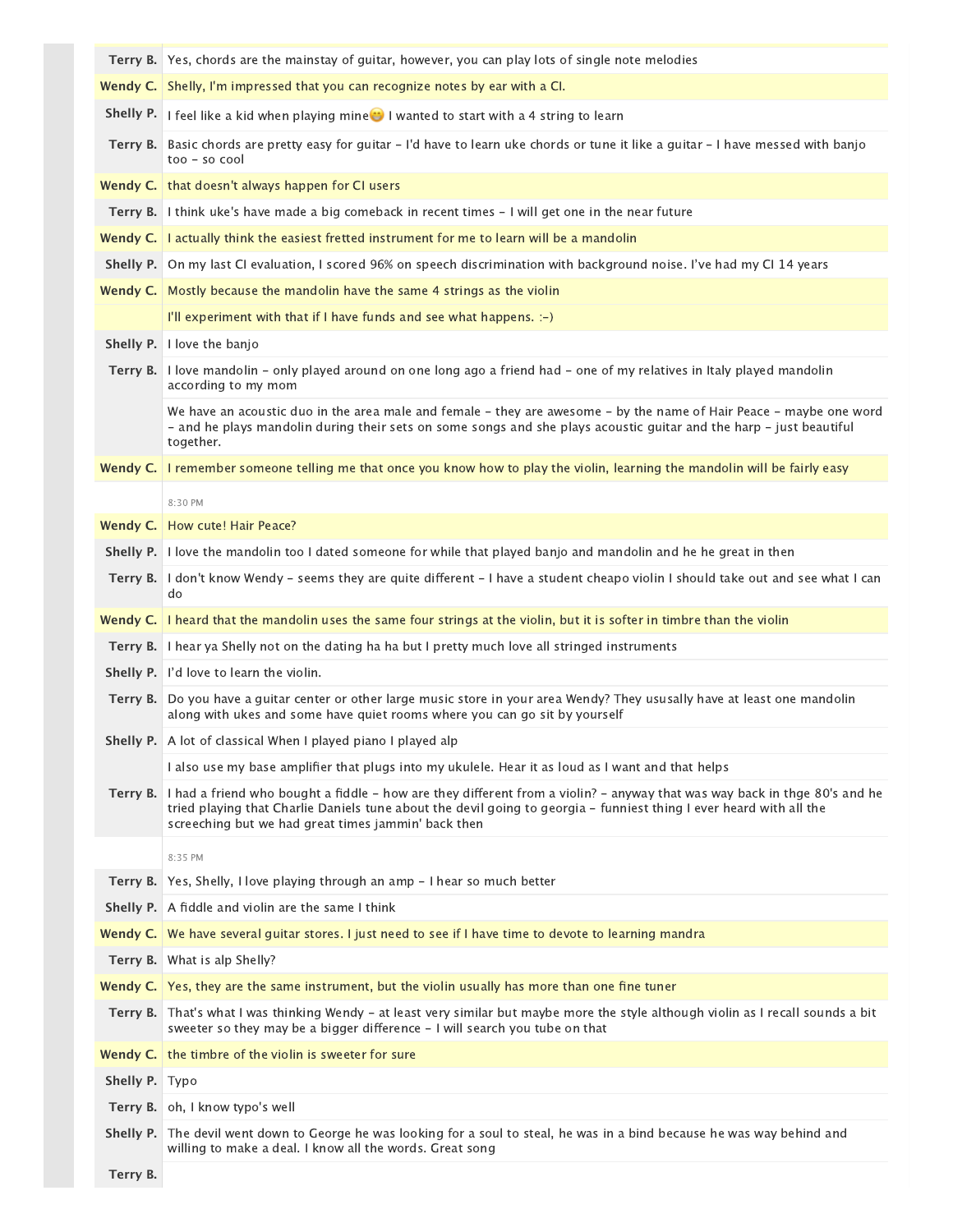|                | A guitar must be setup and tuned well in order for chords to sound their best with clarity - playing more clean mode. In<br>distortion mode, it's more of a blurr if you just strum across all at once, but you can pick and choose notes in a chords<br>to make melodies or for different voicings. |
|----------------|------------------------------------------------------------------------------------------------------------------------------------------------------------------------------------------------------------------------------------------------------------------------------------------------------|
|                | 8:40 PM                                                                                                                                                                                                                                                                                              |
| Terry B.       | You remember the words Shelly better that I - I will have to listen to it again soon as I recall those days when CDaniels<br>was really popular.                                                                                                                                                     |
|                | Do you play piano too Shelly? Think I saw it mentioned above                                                                                                                                                                                                                                         |
| Shelly P.      | The classic greats never go out of style. Th e first sing I learned to play was ' let it be' Beatles. Pretty easy to learn                                                                                                                                                                           |
| Terry B. I'    |                                                                                                                                                                                                                                                                                                      |
|                | I hit the send button too fast - you mean classics on the piano? Then Let it Be?                                                                                                                                                                                                                     |
| Shelly P.      | Yes. Wins ago but knowing piano helped tremedously with learning other instruments                                                                                                                                                                                                                   |
|                | Yes classical piano                                                                                                                                                                                                                                                                                  |
|                | Eons not wins                                                                                                                                                                                                                                                                                        |
| Terry B.       | I have a Korg O1W Pro keyboard I have messed around with over the years but am not a piano/keyboard player per se -<br>can do simple stuff but the keyboard will come in handy for certain sounds when I start recording soon                                                                        |
|                | 8:45 PM                                                                                                                                                                                                                                                                                              |
| Terry B.       | It seems so many in our group are into classical - right Wendy?                                                                                                                                                                                                                                      |
| Shelly P.      | I have a baby grand electric piano collecting dust. Just not the same fun playing with one hand                                                                                                                                                                                                      |
|                | I'm set up here tovhave bands play. I live in the woods. Play and sing as loud as you want                                                                                                                                                                                                           |
| Terry B.       | I love classical music but can't play it on the guitar - maybe one day I will try - I do read music very slowly from back in<br>my school days - I don't need reading so much for what I do on the guitar at this point but might have to start writing<br>out music                                 |
|                | I must have missed something about hands when I first got on - I do recall seeing something about a glove - what<br>happened?                                                                                                                                                                        |
| Shelly P.      | It is a challenge to me to learn to read music again. My memory stinks                                                                                                                                                                                                                               |
|                |                                                                                                                                                                                                                                                                                                      |
| Wendy C.       | many but not all are classical.                                                                                                                                                                                                                                                                      |
|                | Terry - Shelly wears a glove to strum the guitar                                                                                                                                                                                                                                                     |
|                | I mean to strum the uke                                                                                                                                                                                                                                                                              |
|                | So Terry, you said you are doing songwriting.                                                                                                                                                                                                                                                        |
|                | Shelly P. Terry I have a partially paralyzed right hand. I wear a glove instead of using a pic to strum                                                                                                                                                                                              |
| Terry B.       | We're friends with a lady in her 80's who's really into classical – she used to play a Hammond B-3 organ with leslie cab –<br>I will visit her and sit and listen to some classical - she's is a true history lesson on that                                                                         |
| Wendy C. cool! |                                                                                                                                                                                                                                                                                                      |
|                | 8:50 PM                                                                                                                                                                                                                                                                                              |
| Wendy C.       | How does the songwriting you are doing help you with your recording projects?                                                                                                                                                                                                                        |
|                | Terry B. Yes, songwriting is my main interest for some time now - I belong to a few songwriter groups - going to Nashville for a<br>month starting Aug 15 and need to get with the program and record some demos                                                                                     |
|                | Wendy C.   Wow. What do you plan to do in Nashville?                                                                                                                                                                                                                                                 |
|                | <b>Shelly P.</b> Sweet. You should share your songs                                                                                                                                                                                                                                                  |
| Terry B.       | ' Well, I'm into songwriting and then recording my on material - I have helped a few people record their songs - I took a<br>recording class was back around 1979 - I love the process                                                                                                               |
| Wendy C.       | Very cool!                                                                                                                                                                                                                                                                                           |
| Shelly P.      | Groovy                                                                                                                                                                                                                                                                                               |
| Wendy C.       | wonderful                                                                                                                                                                                                                                                                                            |
| Terry B.       | Well, I'll definitely be doing some open mic nights and I have a few contacts - like millions of other songwriters, I'd love<br>for someone big to record one or two or more                                                                                                                         |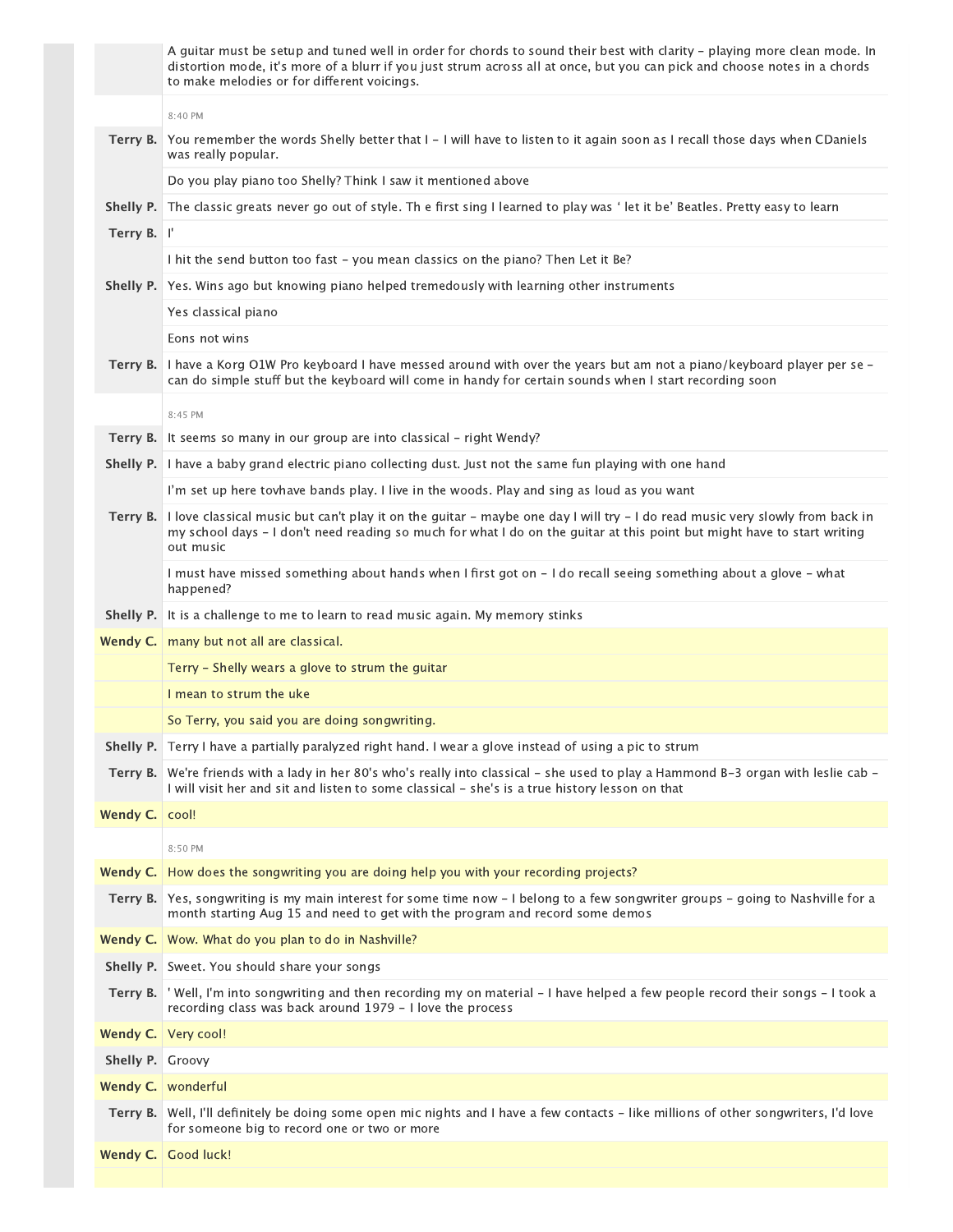|                   | For songwriting what do you mostly write about?                                                                                                                                                                                                                                                                                                                       |
|-------------------|-----------------------------------------------------------------------------------------------------------------------------------------------------------------------------------------------------------------------------------------------------------------------------------------------------------------------------------------------------------------------|
|                   | Shelly P. Yeah. Best of luck to you                                                                                                                                                                                                                                                                                                                                   |
| Terry B.          | I'm trying to structure myself with more discipline and push forward                                                                                                                                                                                                                                                                                                  |
|                   | Wendy C.   that's a worthwhile goal                                                                                                                                                                                                                                                                                                                                   |
| Terry B. I        |                                                                                                                                                                                                                                                                                                                                                                       |
|                   | 8:55 PM                                                                                                                                                                                                                                                                                                                                                               |
| Wendy C.          | Thanks to both of you for coming to our chat tonight                                                                                                                                                                                                                                                                                                                  |
|                   | Shelly P. I like to write but need someone to put my prose to music                                                                                                                                                                                                                                                                                                   |
|                   | <b>Wendy C.</b> I really appreciate that                                                                                                                                                                                                                                                                                                                              |
|                   | Maybe Terry will help you Shelly! :-)                                                                                                                                                                                                                                                                                                                                 |
| Terry B.          | wrong button again – I've been asked that a few times before Wendy – and I always answer what is there not to write<br>about? I have happy, songs a blues song or two, write about people like my sister for one who doesn't get along with the<br>family, a best friend who went down the wrong road, political and social injustices - just anything and everything |
|                   | Shelly P. Thanks for the invite yeah terry come in up                                                                                                                                                                                                                                                                                                                 |
|                   | <b>Wendy C.</b> Shelly - how far are you from Atlanta?                                                                                                                                                                                                                                                                                                                |
| Terry B.          | Co-writing is a big thing these days - only have done it with my sister long ago but I'd be willing to see what you have<br>Shelly                                                                                                                                                                                                                                    |
| Shelly P. 3 hours |                                                                                                                                                                                                                                                                                                                                                                       |
|                   | 3 hours from Jacksonville                                                                                                                                                                                                                                                                                                                                             |
| Wendy C.          | That's impressive Terry! Do you have a website with your songs?                                                                                                                                                                                                                                                                                                       |
|                   | Well, you two will have to meet halfway.                                                                                                                                                                                                                                                                                                                              |
| Terry B.          | You're in Georgia Shelly?                                                                                                                                                                                                                                                                                                                                             |
|                   | <b>Wendy C.</b> Jacksonville might be a good central location                                                                                                                                                                                                                                                                                                         |
|                   | $:-)$                                                                                                                                                                                                                                                                                                                                                                 |
|                   | If you two ever meet up let me know                                                                                                                                                                                                                                                                                                                                   |
|                   | You might want exchange email addys and start there!                                                                                                                                                                                                                                                                                                                  |
| Shelly P.         | Gosh I'd have to find old stuff. I often just write babbling epics but delete them                                                                                                                                                                                                                                                                                    |
|                   | Terry B. Not yet Wendy - soon I will create a website - when I get some stuff recorded, I'll be sure to send you and Shelly some.                                                                                                                                                                                                                                     |
| Wendy C.   Ok!    |                                                                                                                                                                                                                                                                                                                                                                       |
|                   | That sounds good                                                                                                                                                                                                                                                                                                                                                      |
|                   | Ok, - thank you both for coming - it's almost 9 pm.                                                                                                                                                                                                                                                                                                                   |
| Shelly P.         | Mine is shellypattersonlcsw@outlook.com                                                                                                                                                                                                                                                                                                                               |
| Wendy C.          | If you like this chat, we'll do it again next month!                                                                                                                                                                                                                                                                                                                  |
| Terry B.          | My email address is <b>TBruton@aol.com</b> Shelly - I think Wendy already has it                                                                                                                                                                                                                                                                                      |
|                   | Shelly P. Ok just let me know                                                                                                                                                                                                                                                                                                                                         |
| Wendy C.          | My preference for doing text chats are Sunday night and Wednesday nights when I don't have viola lesson                                                                                                                                                                                                                                                               |
|                   | 9:00 PM                                                                                                                                                                                                                                                                                                                                                               |
| Terry B.          | Networking is very important in the music industry                                                                                                                                                                                                                                                                                                                    |
| Wendy C.          | But because HLAA does their webinar on Wednesday evenings, I may move the Wednesday events to Thursday                                                                                                                                                                                                                                                                |
|                   | I totally forgot HLAA was doing a webinar tonight. : (                                                                                                                                                                                                                                                                                                                |
|                   | ok, Thank you everyone!                                                                                                                                                                                                                                                                                                                                               |
|                   | to exit, click on the Sign out link on the upper right corner                                                                                                                                                                                                                                                                                                         |
| Terry B.          | Ok, guess we are all signing off for now? Nice to talking with you                                                                                                                                                                                                                                                                                                    |
|                   | Terry B. has left the room                                                                                                                                                                                                                                                                                                                                            |